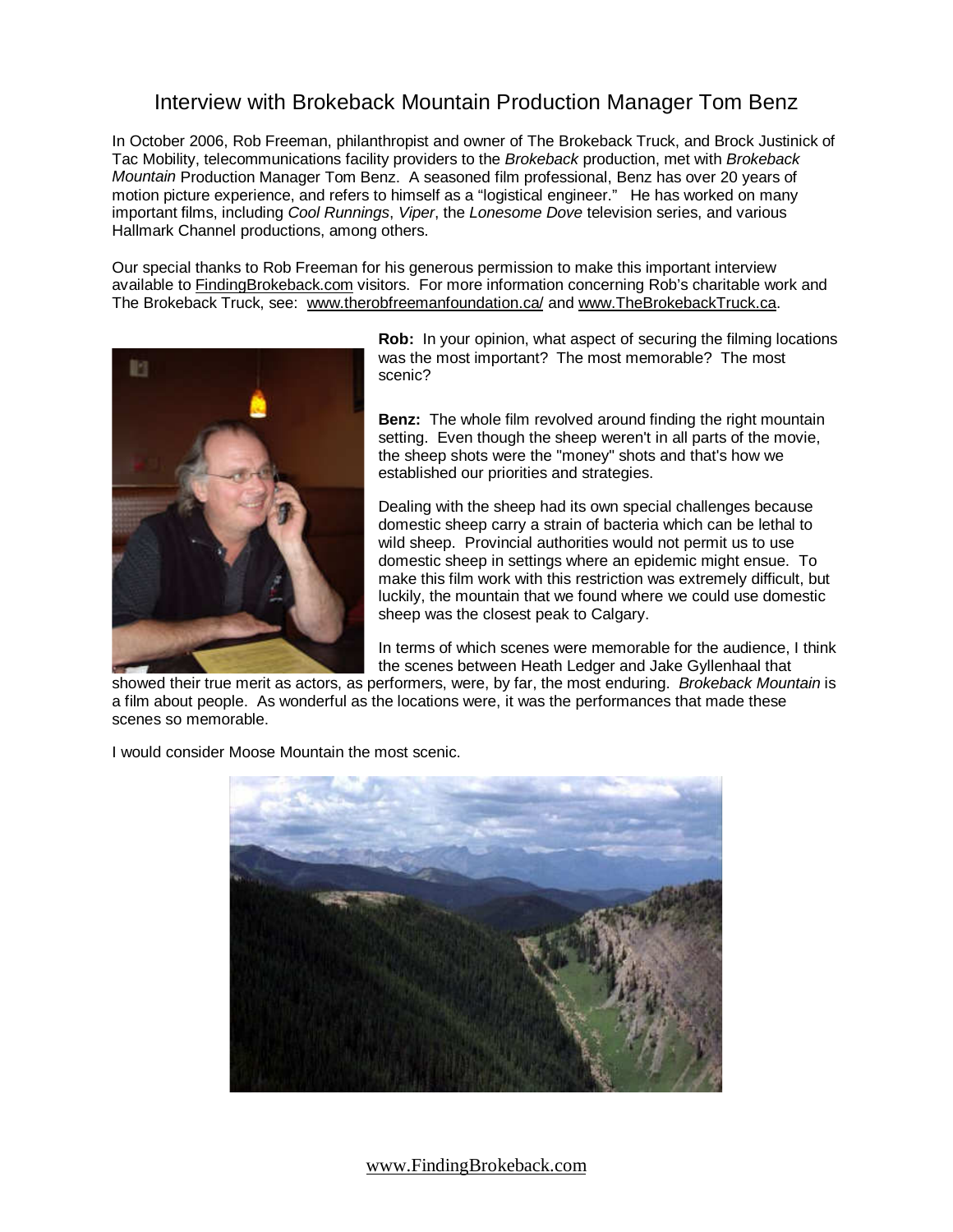**Rob:** You have said that for many filming locations, you were "first in and last out." When did you start your work on the film and how long were you there afterward?

**Benz:** The film was shot from May to the beginning of August, 2004. My involvement was from February to the end of September.

**Rob:** What was your involvement in securing and adapting locations? Which area was the hardest to acquire?

**Benz:** Initially I would develop location strategies. In an orderly fashion, there would be crew hired. Inevitably the work was delegated. I was responsible for the work of every crew member, which, in theory, would mean that I should be able to do it all, but obviously, there are cases where people have special expertise. There, I trust them and collaborate with them.

Moose Mountain was the hardest location to acquire because of the wildlife concerns with the sheep.

**Rob:** Were there any places considered by the filmmakers which were not ultimately used?

**Benz:** Yes, the ideal mountain peaks from Ang Lee's scouting were closer to Waterton and some almost as far north as Jasper.<sup>1</sup> In those areas we could not sequester our domestic sheep from wild sheep, therefore we were refused permission by Alberta Wildlife, and rightly so. The thing about Moose Mountain that made it ideal for our use is that it's a mountain that literally stands on its own, so therefore there is a break in wildlife traffic and the wild sheep never go to this little pimple outside of the Rockies called Moose Mountain.



**Rob:** When you are securing a location, area, or building for filming, how much information do you volunteer about the film? Is each situation unique or is there some set formulation of what you tell the people involved in providing their property?

**Benz:** In a general sense there's no point hiding anything. Let's face it, the people will likely see the film and it does no one any good to forget this. The film industry is always about return business no matter how you look at it. It benefits no one to have the public's opinion of the integrity of the film business sour. That being said, it's not uncommon to give potential hosts a copy of the script and from that point of view, not all people are interested in reading the script, to be honest with you. They have a passing interest in

 $\overline{a}$ 

<sup>1</sup> Canada's stunning Waterton National Park is 125 miles south of Calgary and just north of Glacier National Park in the U.S. Jasper National Park is approximately 200 miles northwest of Calgary.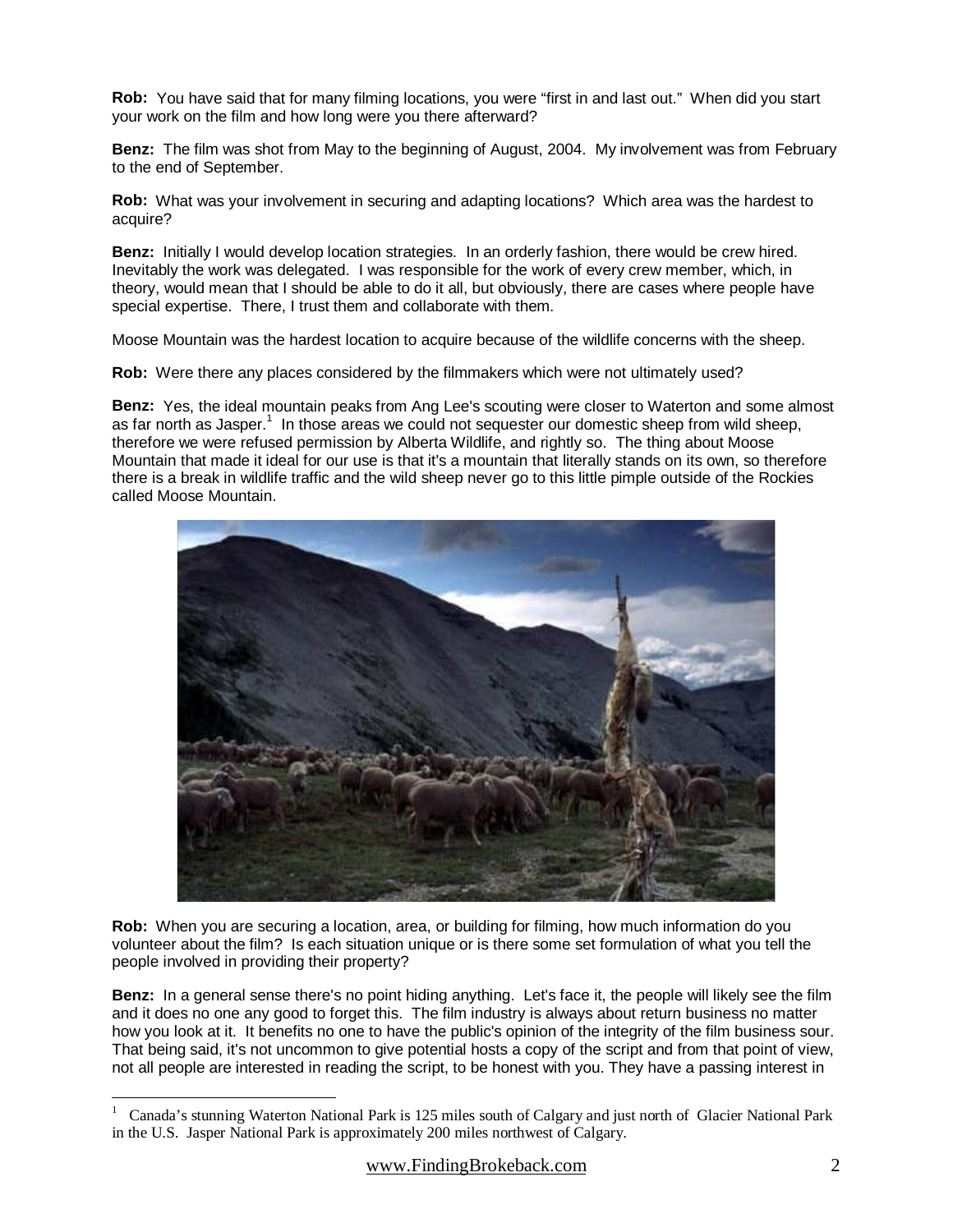the film industry. There's rarely a time, I can't think of a time in my career, where one has had to be covert with the content or the motivation of why you would like to use that location. Right from the start, the high road is the best road.

**Rob:** Is payment for use a factor or are most people approached happy to have the notoriety of having their property immortalized in film?

**Benz:** Oh, payment is a factor. I think everyone has different reasons why they would allow a stranger into their home, or on their property. Sometimes subject of the film is a priority, sometimes it's money, and sometimes it's exposure to a unique experience, so they definitely want to exploit the one that has knocked on their front door. Every situation is different and, oddly enough, money is not the primary factor.

A motion picture coming onto your property is an intrusion. It doesn't matter how well organized it is, it is an intrusion on your life and that usually is the first factor: whether the people can accept this kind of intrusion.

**Rob:** Do you appear anywhere in the movie?

**Benz:** No. I joke about a fictitious "witness protection program." I found the one time that I did agree to a cameo, it kept me away from my work. I can't be photographed and be answering the phone at the same time (laughing).

**Rob:** How long have you been involved and is this the first work you've done in Canada?

**Benz:** I am an Albertan; I've done all of my work on the Canadian Prairies. The first film I worked on was 1976.

**Rob:** How did you get started in the film industry?

**Benz:** I got together with a group of three friends and we formed a film club in high school in Edmonton. Everybody had their agenda: somebody wanted to be the director, somebody wanted to be the cameraman, somebody wanted to be the actor. I've always realized I didn't have an agenda but I had a lot of fun supporting everyone's vision of art and I realized at that time that there very obviously was a place for people like that in the film industry. One thing led to another and the desire for that kind of adventure never left, so I pursued it. I went to S.A.I.T. (Southern Alberta Institute of Technology) and never left Calgary after that.

**Rob:** What other projects have you worked on? Have you also worked in television, or strictly the motion picture industry?

**Benz:** In 20 years of production management, I've probably done 45 films. I was the production manager on the Lonesome Dove television series for two years; was part of the production team and locations manager on *Cool Runnings; Viper;* was on a period picture called *The Claim*; and did some television for the Hallmark Channel. I've produced a mini-series about Mark Twain. I did a lot of television earlier on and I tend to find that feature film producers find me now.

**Rob:** There were several scenes shot for Brokeback Mountain that were edited out of the final print. Would it be possible to get a list of these omitted scenes, including the characters involved and how the missing scenes related to the plot?

**Benz:** I'm so far removed now from the strategies of Brokeback, I wouldn't know about the marketing or packaging. I know for the longest time on eBay you could buy the script that we shot. And then I suppose the detail that would be in that script would be you'd look at the movie and you'd go 'Wow, that scene isn't in there,' because essentially we film the script and then edit the story, not the script. You find the story within what you've photographed, so you shoot the script and you edit the story.

**Rob:** Were there any scenes they set up that didn't get into the movie, that you wished had made it into the final cut?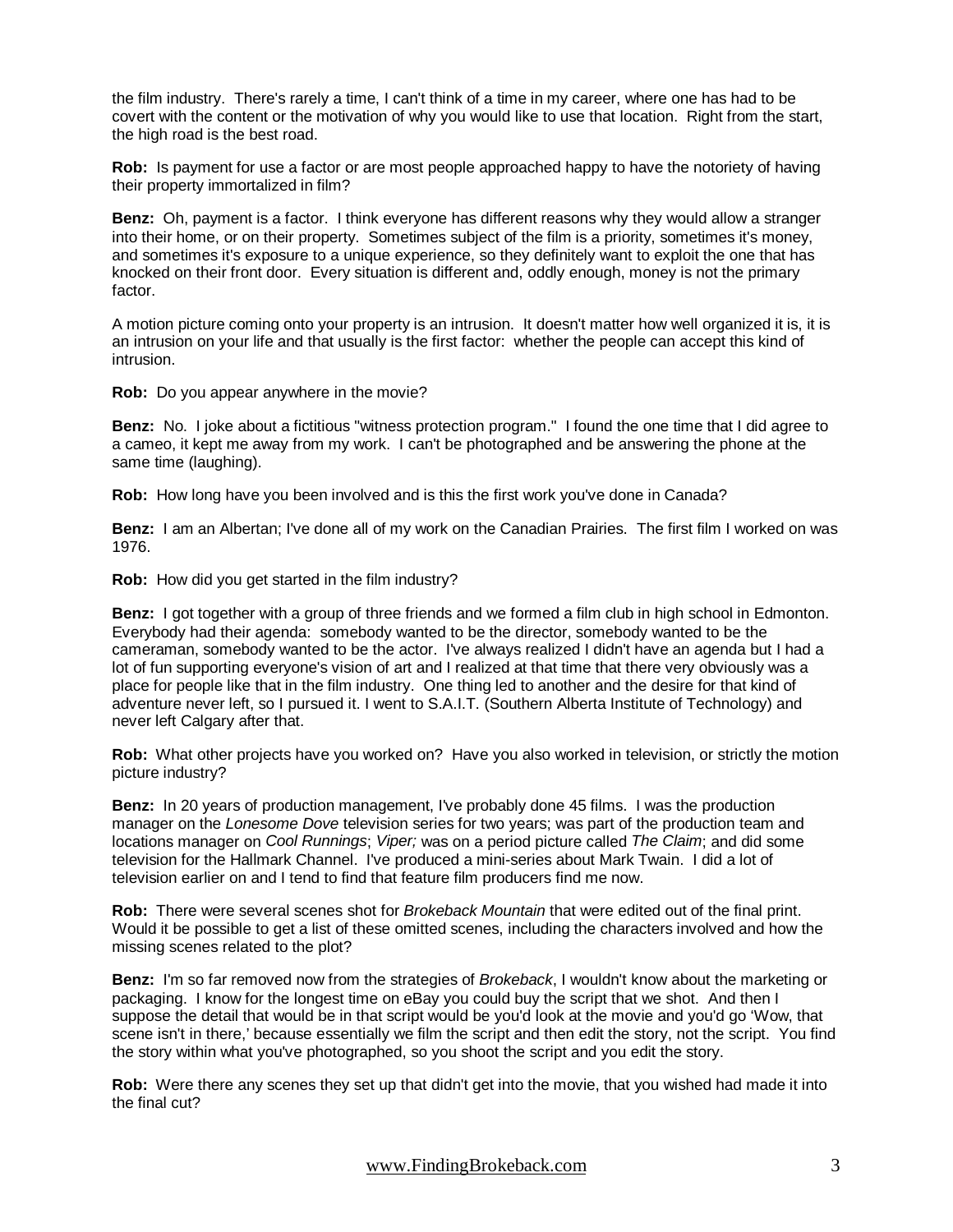**Benz:** I would certainly say 'No' to that. As a logistical engineer, when I read a script, even though I love in my own mind to be a creative person, I have a deep respect for the profession of a director as the storyteller. Once a film is has been made, I'm no longer an industry player but a member of the audience and I accept the director's version of the story without looking back.

I know I couldn't have done better and so for me it's easy to accept the director's final choice on the complete work of art that he puts forward to the audience.

**Rob:** Will these lost scenes be made available someday?

**Benz:** Again, I'm away from that part of things. In general, I see a wonderful DVD features market come up. It's not just the movie, it's all the other features. Suddenly deleted scenes have a value where they stayed on the cutting room floor before these features came out.

**Rob:** The Brokeback Mountain: Collector's Edition is due out in January 2007. Do you know what the bonus material will be?

**Benz**: I'm sorry, I don't have any knowledge of that.

**Rob:** Some think the film would have been clearer if some of the cut scenes had been included.

**Benz:** I think what is interesting is how a director makes the audience work for the story. When I hear comments like this, 'It would have been clearer' I must say, many directors would go 'Good, I'm making them work for it,' rather than be disappointed that it was hard to get. The easier a film is to figure out, the less successful it is. No one is challenged, nobody wants to see it again.

**Rob:** What is your favorite or most memorable experience from making the movie?

**Benz:** There are too many to separate one. In fact, the overall experience is the sum of so many little ones; it is impossible to take one and highlight it.

**Rob:** What was so special about Alberta, as opposed to Wyoming, for the filming?

**Benz:** I was phoned by Kevin Hyman, one of the chief executives of Focus who I met in 1999 on another film, and I was so surprised because it sounded like he knew me from just last week; the familiarity. Ang Lee had never made a film that was not on the location in which the story was set. That was, no pun intended, "Ang's angst" as we called it. Kevin was very clear to me from the very first phone call in December, that a key part of this effort was to make Ang comfortable that he was not going to be shooting in Wyoming.

The studio had studied the logistics and the costs of filming in Wyoming, a state that doesn't have as many people as Calgary does as a city. The essential support services that come with that, including hotels, cars, airports, simply to start a film, much less host the crew, the equipment, all of those things, are not available in Wyoming. Literally every last element would have had to be brought into Wyoming and my belief is it would have cost millions more to shoot there.

This is an independent feature; there is a ceiling to the amount one can invest in a work of art. When one goes to make a King Kong for \$200 million it is a different kind of gamble with a different kind of audience to see if you can fill the theatre. (That gamble, incidentally, a \$200 million investment in making King Kong compared with a \$15 - 17 million investment with producing Brokeback Mountain, both netted the same profit.) So it's a different risk and a different undertaking to make a film like Brokeback Mountain. Absolutely, Brokeback was motivated by the literature, a good short story made into a very fine screen play.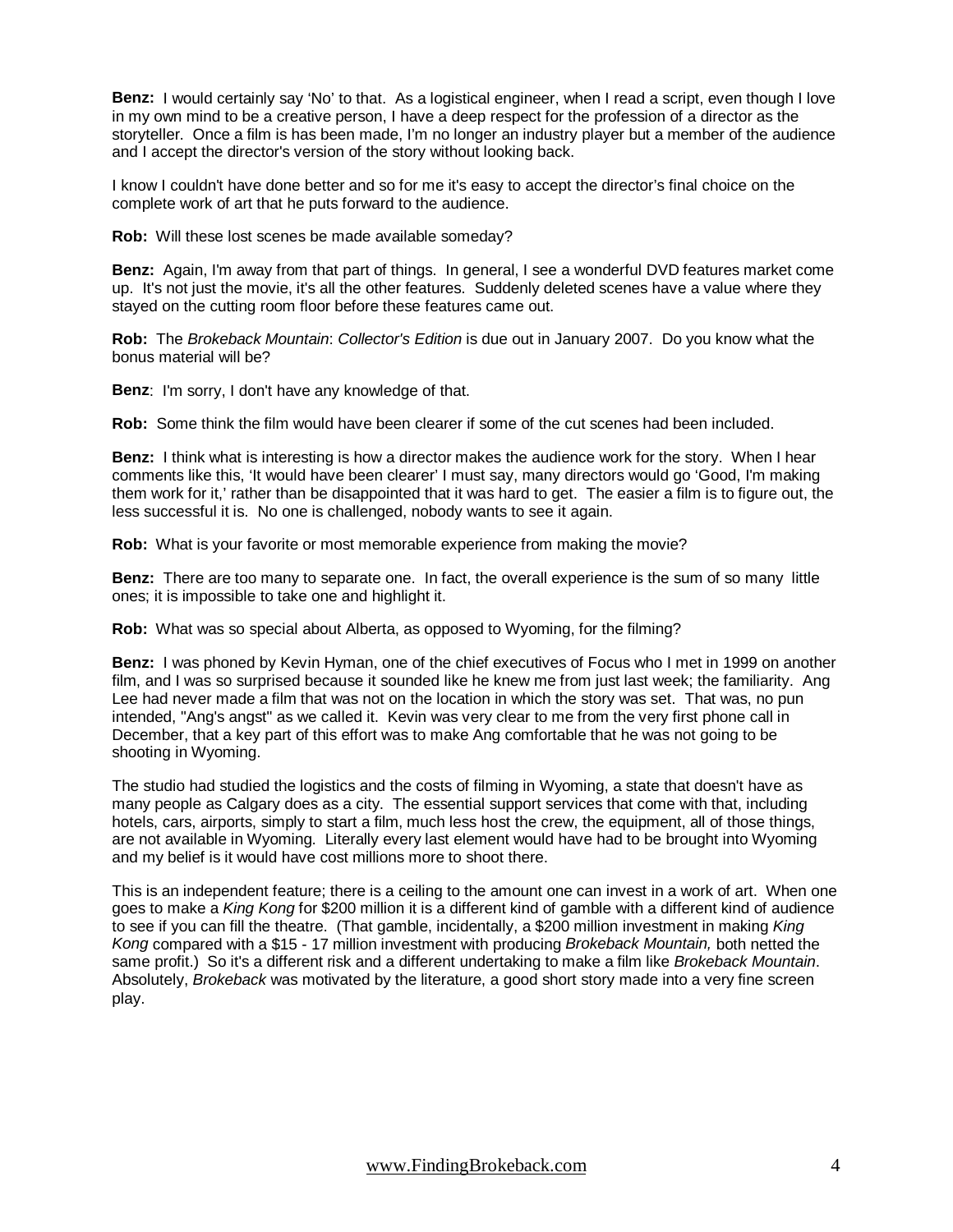

**Rob:** Was it difficult convincing Ang Lee and the producers of the movie to film in Alberta instead of Wyoming? Was there any one objection in particular?

**Benz:** The producers, no; Ang, yes. Simply put, if Ang Lee rejected Alberta, the project wouldn't have come here. The producers would have had to lie down in front of his truck to say, 'We don't have the money to go to Wyoming, we have to do this picture in Alberta.' That would be the only way Ang Lee's wishes, should they have been to film in Wyoming, would have been overruled.

**Rob:** Can you tell us more about what was special about Alberta: was it people, places, facilities, or all of these? What sealed the deal to have it filmed there?

**Benz:** What sealed the deal was having Ang Lee in my car for three days, introducing him to the potential of Alberta. Then we put him in a plane and sent him to Wyoming so that he could see physically if he had the same thing. He saw that he had far more opportunity in Alberta. Today, he very definitely feels that he filmed it in the right place.

**Rob:** When the filming was over, Ang Lee was happy that he had chosen Alberta to film Brokeback Mountain?

**Benz:** He was ecstatic, and has said so many times.

**Rob:** I've heard that Ang Lee became a devoted Calgary Flames fan, and wherever possible attended and watched the games. Is this true?

**Benz:** It is. He went to play-off games as a guest of the owners. If anyone has a very good hockey script (laughing), he probably would read it. He did become a fan and mentioned to me that hockey was a 'wonderful, violent ballet.' When I asked him, with his lack of experience in hockey, why he thought he would be a good man to direct a hockey film, he answered, 'Well, in fact, not having knowledge of hockey for a director would be better because they would be far more sensitive to things that Wayne Gretzsky would not be, even if he was a Spielberg.' So he looks forward to actually making a hockey film.

**Rob:** At this moment, there is a production crew scouting locations in Moosejaw and Regina for a film called Ferris Wheel, in which Charlize Theron will have a leading role. She has been spotted at football games and concerts in these cities, presumably to get a feel for the area, its weather and the surroundings. Did Heath, Jake, or any of the other Brokeback actors do this? That would have been neat; Heath and Jake sightings would have created a stir! Did any of this happen?

www.FindingBrokeback.com 5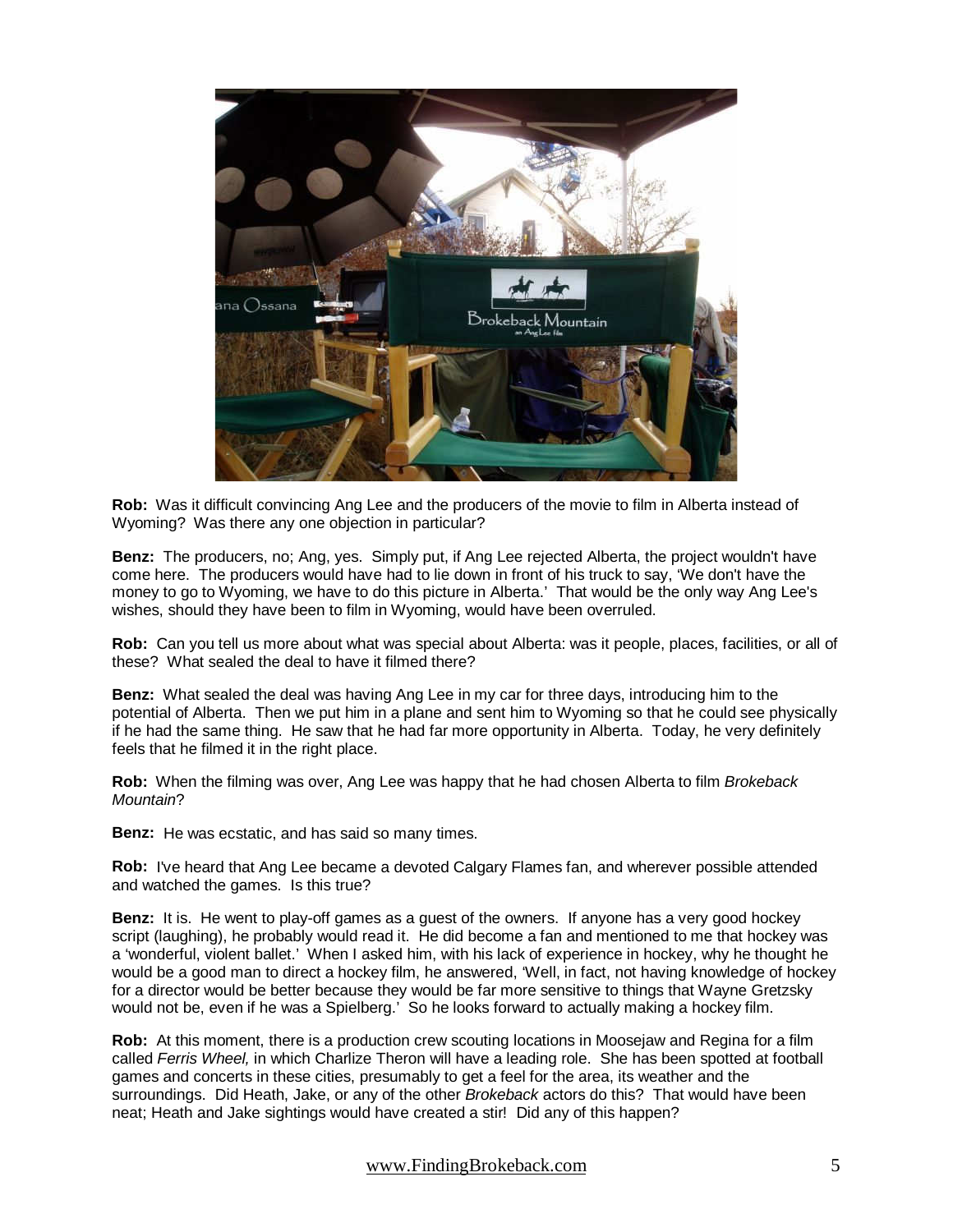**Benz:** Absolutely. Heath and Jake enjoyed the city; they got out. I think Charlize Theron, Heath Ledger, Jake Gyllenhaal, Anthony Hopkins and all of the stars that have been on the prairies, have had a good time because the public in this part of the continent respects privacy, gives them the distance, doesn't have the same demands that the public would make if they saw them walking down the streets of Hollywood. They exploit that, they enjoy new elbow room, new freedom of public privacy if you will, that they can walk on the street. I think Calgary is probably the biggest little city they can do that in.



**Rob:** Was there a point in the filming of the movie where, based on what you were seeing, you knew that this was going to be a critically acclaimed film? If so, what was it that gave you that feeling?

**Benz:** That feeling came far before we rolled the first frame through the camera. You could recognize that you were in the midst of a very sophisticated, collaborative, professionally motivated group of people. You knew something was going to happen. So that feeling came long before we started filming it, and certainly no experience in the actual filming would have surpassed that. It was the people involved.

**Rob:** Did you, or others you know, feel some of the impact of the film during filming, or after release, in the way the viewers did?

**Benz:** Did we know what we were making at the time? No. Did it feel special compared to all the rest of the projects? Yes.

Did we know why? The only thing we attributed it to was the quality of the collaboration of the people. Through all the films I've done, I see that that quality is generated from the top down. The producing and directing entities on this show - I have never been involved with a more sophisticated bunch or a bunch that was more comfortable in their own skin and not pretentious and took advantage of every opportunity to get the best out of people instead of worrying about controlling the project, and that is an extremely difficult atmosphere to achieve in film production.

There is often too much pressure and way too many unknown factors in making a film to establish that kind of atmosphere. To have achieved it here, and then to see the accolades that followed, one can't help thinking that that magic was there with the people long before the accolades.

The film entered pop culture and had a huge impact on all movie audiences; even those who didn't actually see it. It entered prime time TV. Even just yesterday Brokeback Mountain came up on the Jay Leno show almost a year after its release.

www.FindingBrokeback.com 6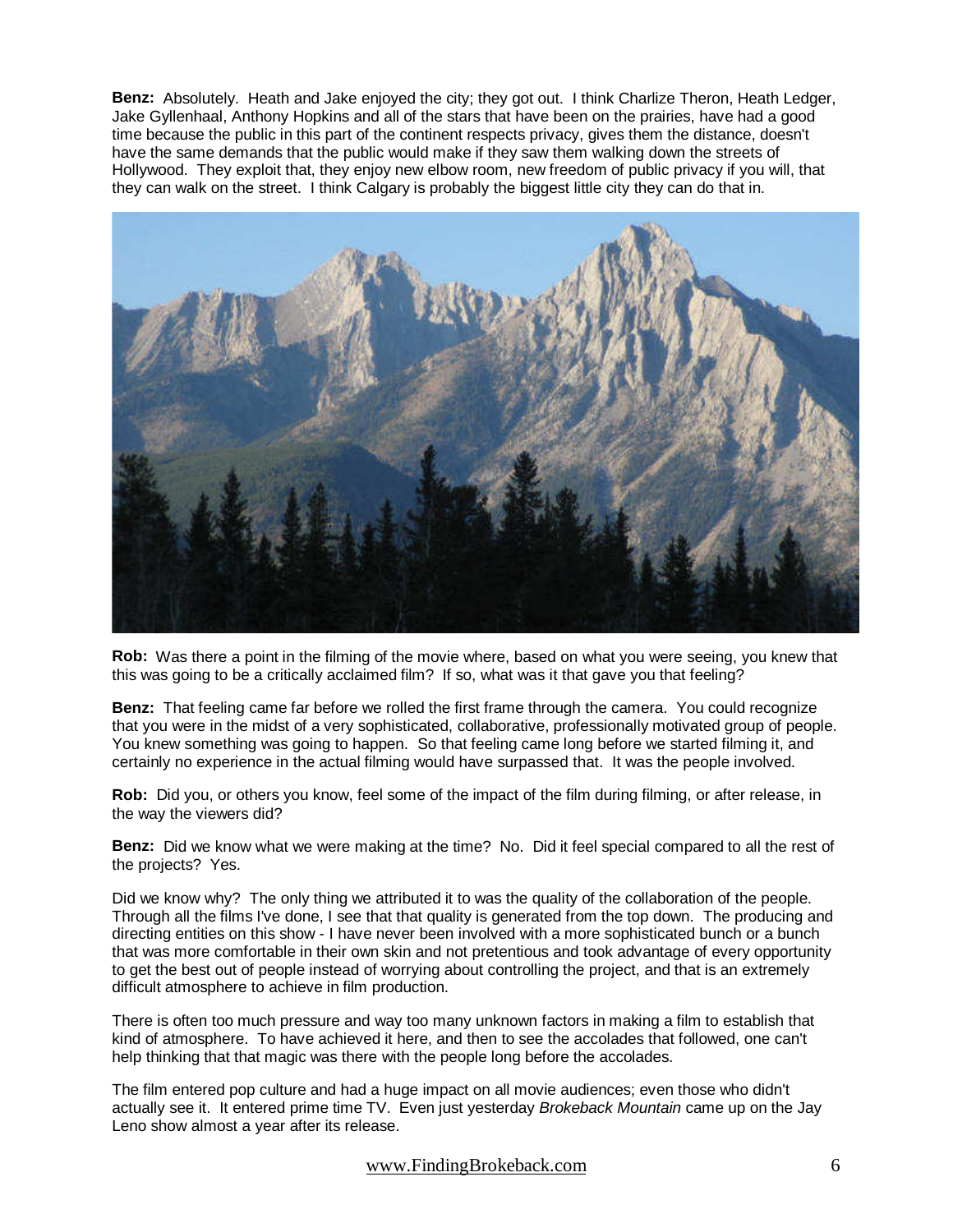

**Rob:** For you it's a job, plain and simple, but I wonder if it touched you in some way or if you get how it has affected us?

**Benz:** I absolutely do get it and it's not just a job. The shirt I wear most often is from my Mark Twain producing. Mark Twain said, "Work and play essentially are just versions of the same thing." If people enjoyed their work as much as I do, they wouldn't call it work.

**Rob:** Was the experience of working on Brokeback Mountain different than other movies that you have done, and if so, in what ways?

**Benz:** First of all, every movie is different, so one can't say why Brokeback Mountain was different from the other movies. Every film is unique, every movie has a different fingerprint of human nature, people, politics, and reasons to make it. The reasons to make King Kong were far different than those which led to the making of Brokeback Mountain. In my experience, the reasons for making a television series like Lonesome Dove are far different than making a television series like Viper. Nothing can compare between two projects. Good, bad, or ugly, they're all different.

**Rob:** In order for you to prepare a set or location, what kinds of instructions did you receive? From whom?

**Benz:** The location instructions I received would be general. Then, as we start to apply our design to a location, more and more details come out. As more details emerge, more crew is hired and delegated to deal with those details.

**Rob:** Were there sets or settings that had to be changed? Which ones? How? Why?

**Benz:** I'm not sure of the meaning behind "changed." We had to adapt things because of weather. In the movie, there is the scene where Ennis takes his family to the fair; the fireworks are there. Ordinarily, we would have been able to film that in one night. But we had to stop filming and pick up later because of severe thunder and hail storms, so our schedule had to accommodate the weather.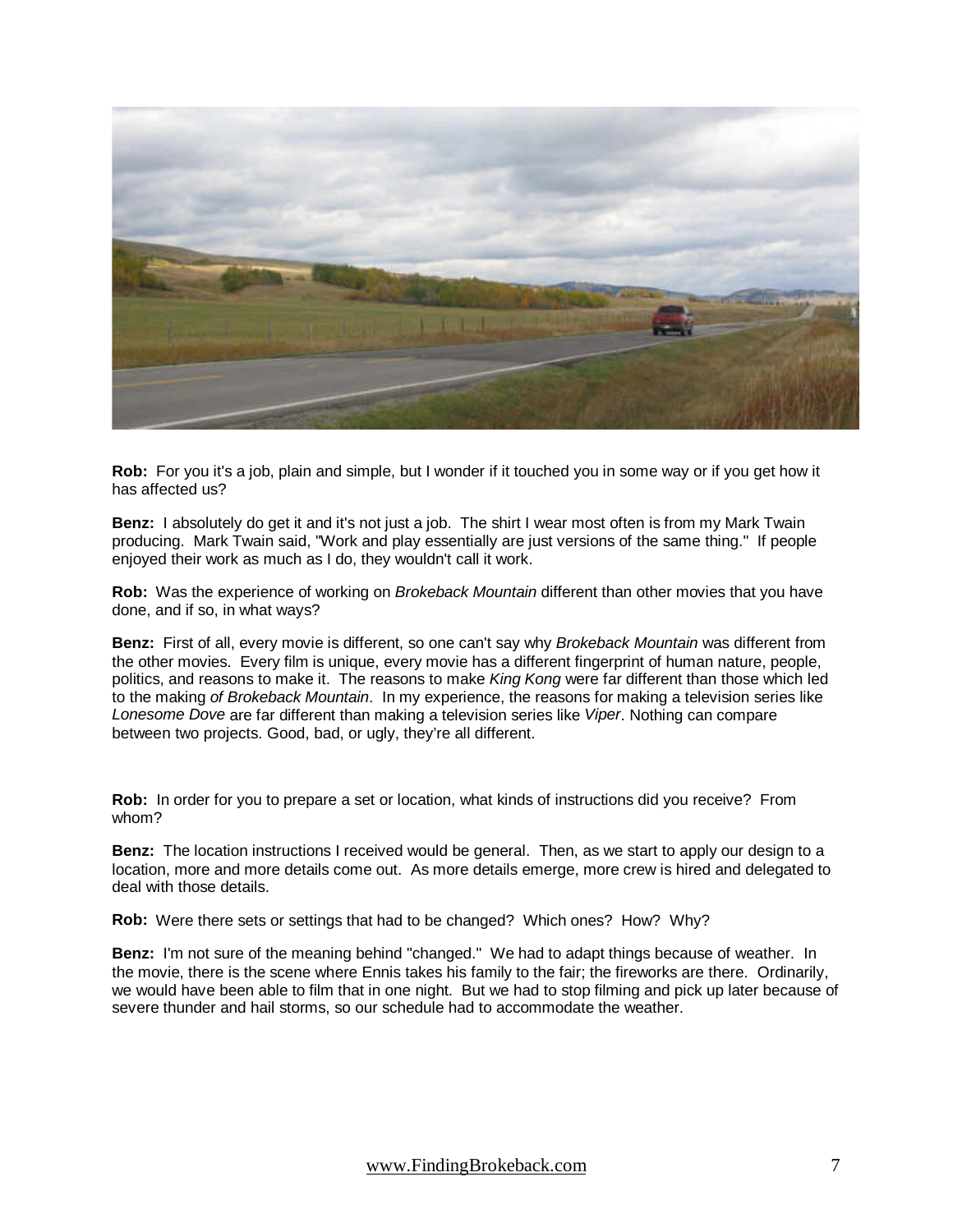

**Rob:** Were locations set up a certain way and then changed at the director's request?

**Benz:** No, that didn't happen and probably the biggest reason it didn't happen is that I have never seen a director more prepared than Ang Lee.

**Rob:** What specific instructions did you receive from Ang Lee? Were there particular sets or locations he wanted modified?

**Benz:** Ang would see a location. He would give his vision to the locations manager, production designer and director of photography. They would collaborate and come up with an overall presentation. Ang was an incredible communicator so their first draft, if you will, was exceptional because of the detailed instruction that those creative people received. At that point, if Ang changed something, he might say, 'Boy, a different wallpaper would look good here,' or, 'Maybe instead of white, we could darken this room a little bit.' He might come up with ideas like that. There were no sets that he came to where he wanted a complete change of ideas. He often, but not always, would compliment what was there with a little bit more icing on the cake. That's usually how it went.

**Rob:** Do you have any pre-production or production photographs of filming locations?

**Benz:** I generally don't take any pictures myself. I don't know where there are any, but I know if I looked at my crew list and started phoning around there'd be a lot of pictures.

**Rob:** Do you have a schedule or calendar that shows the order of filming?

**Benz:** I will check, but if I kept all that paperwork I'd have to live in the garage because the house would be full (laughing).

**Rob:** Were there creative debates/disagreements among the production team during the filming? What types of creative issues arose?

**Benz:** The real beauty of Ang Lee is that he not only could imagine what he wanted, he could convey his vision to others. Once when I mentioned to a colleague that there were four different towns in the opening sequence, he said, 'That must be tough working for a guy like Ang.'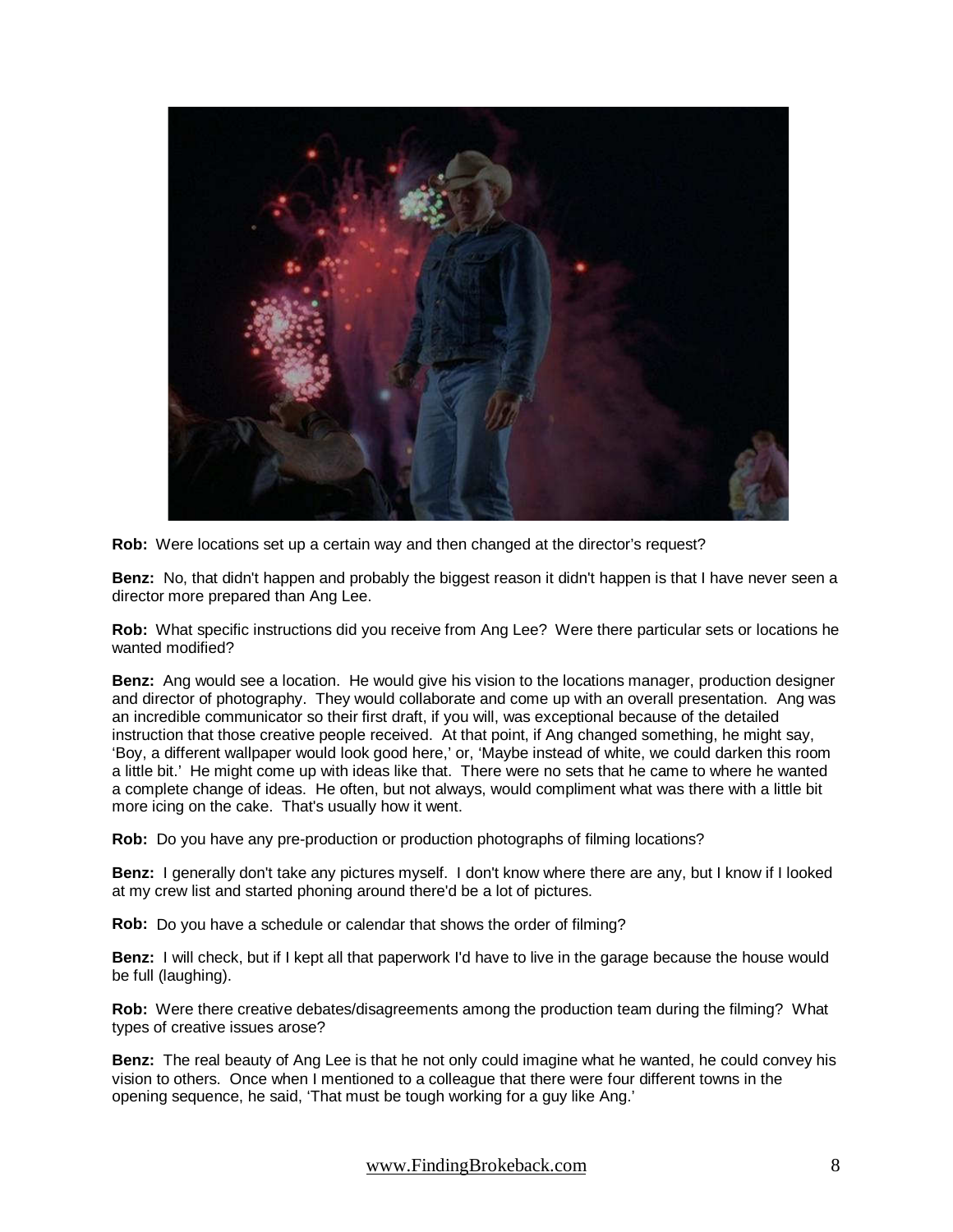In fact, it was much easier because Ang Lee knew what he wanted and for any crew to follow a director, it's a lot easier if they know what he wants. It doesn't matter what he wants, it's 'Does he know what he wants?' Since Ang Lee knew what he wanted and since he could communicate those things, there was never any creative difference. Creative difference usually comes about because people don't understand what the other person is saying. The production designer and the director of photography are there to make the director's image. It is not the production designer's or the director of photography's image to define. That is the director's job. And if the director can communicate that, there are few artistic differences to discuss. You efficiently get down to the business at hand and come in on time and on budget because the director knows what he wants to do. And that's another thing that separates Ang Lee from others; he didn't make Brokeback by accident or merely capture the moment. He knew what he wanted and went out there and got it. There are many ways to direct. Ang Lee's way, although the best, is the hardest.

**Rob:** Were scenes re-shot? Which ones and why?

**Benz:** Certain shots were re-shot. The majority of them were because of a scratch on the negative. We work in very trying environmental conditions. A piece of dust gets in, you have the dailies come back to you within one or two days time. The lab immediately phones you upon developing the film, going 'You've got trouble on scene 1, shot 8.' We look at it: if we can't salvage it, we re-shoot it. There were never any scenes re-shot because of a question of performance, or a question of did the elements arrive and were they photographed properly. It usually was a technical developing problem that would cause us to re-shoot a shot.

**Rob:** What scenes were the most fun?

**Benz:** The more people that are in a scene, the more fun it is. When you have a lot of extras, probably one of those most rewarding things is that people are coming to get a front row seat on how a film is made. They are usually very gracious and appreciative and add to a very sunny atmosphere that hopefully the film set has already got. Not all of them do, but this one did. The more people that have a positive exposure to an industry that they know nothing about, even though they may have three television sets in their house, the more fun it is. They probably know more about deep sea fishing or drilling for oil in the Arctic than they do about making the film, so it's always fun to watch people have fun learning.

**Rob:** Which scenes were the most frustrating?

**Benz:** A scene that gets frustrating is one that takes too long to shoot and I say that because the worst thing about the film business is you are constantly working when you are exhausted. The more exhausted you are, the less you enjoy yourself, the more you are apt to make mistakes. And the more mistakes you make, the likelihood of being frustrated grows. To size up a scene logistically and say 'Boy, this is going to be frustrating' - when you do a really complex scene and it works, it's far more rewarding than it was frustrating, and it happened. Probably the other side of that coin is somehow a scene that should have been so easy to do, you just can't get it right because it rains on you, the actor is late, the flat tire happens, something happens and it should have been so easy to shoot. The frustration comes when you can't meet your expectations.

**Rob:** Do you have any specific examples?

**Benz:** Not on Brokeback Mountain. The stars were aligned, the sun was shining on us from start to finish. The leadership on that film exploited every positive opportunity and avoided every negative pitfall. They knew their stuff. We were in the company of the best of this world's filmmakers.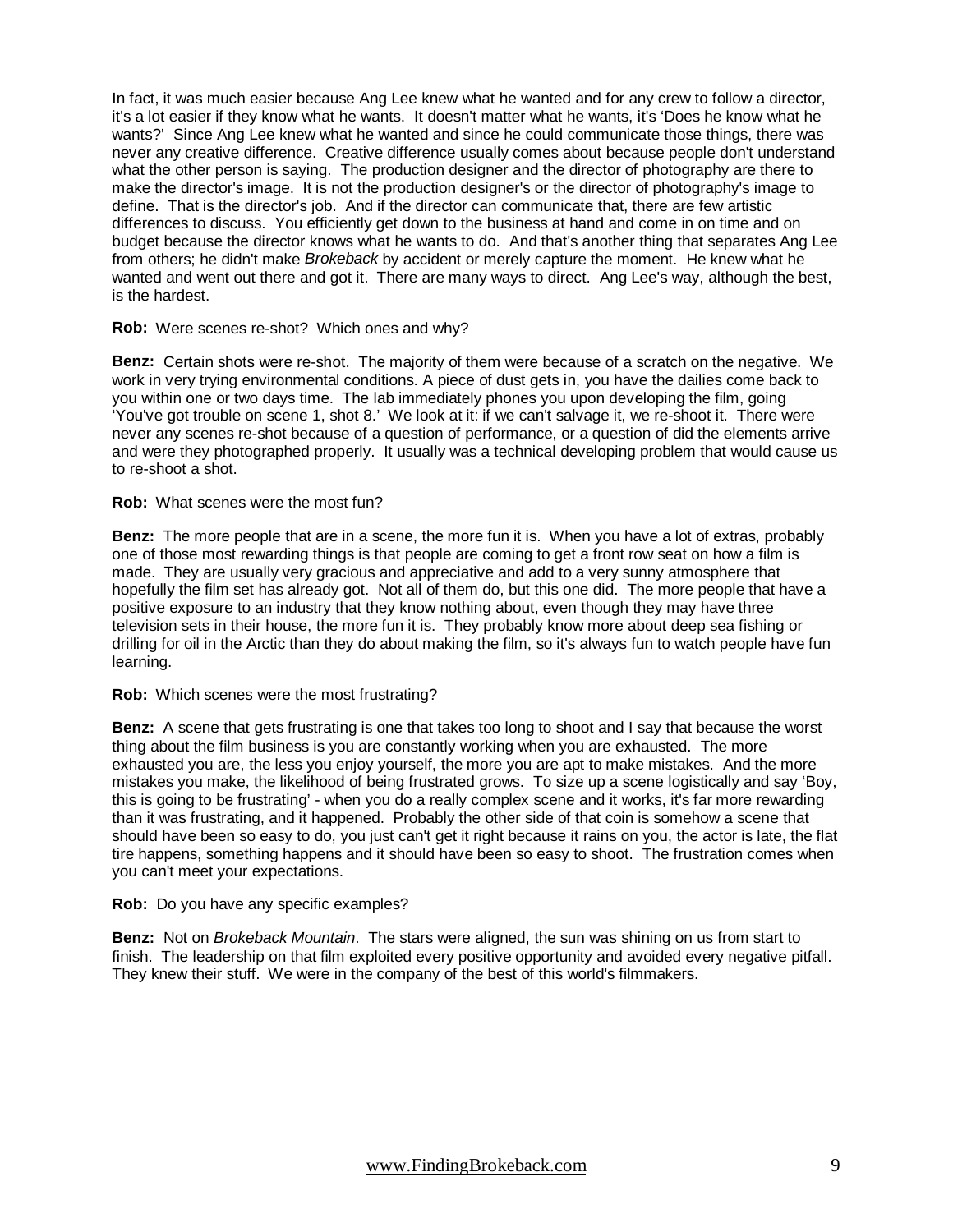

**Rob:** Which scenes were hardest?

**Benz:** That's a tough one to answer because I look at things a little differently. Things are hard when I don't enjoy myself. I enjoyed myself from start to finish.

**Rob:** Do you have any other information or experiences to relate?

**Benz:** Alberta has an interesting record of Academy Award nominated and winning pictures: Brokeback Mountain, a few years after Legends of the Fall, which was a few years after The Unforgiven, has cemented, in any doubter's mind within the industry around the world, that Calgary is a "go-to" place. It is a motion picture center that stands on its own. Brokeback Mountain didn't entirely create that image, but it certainly brought it home.

One thing that the Alberta film industry appreciates, whenever we get nominated or win a cinematography award, it plays well because that's an award that truly belongs to the location, as much as it belongs to the filmakers.

**Rob:** Were you at the Academy Awards?

**Benz:** No, not at the Academy, but I was invited to the Director's Guild Awards, in Los Angeles. I was invited by Focus and Ang to join them. It was very interesting for me as a professional, compared to the Academy Awards, because the audience was 2,500 of my peers. Clint Eastwood getting a Lifetime Achievement Award; to have Steven Spielberg give me a standing ovation was very surreal and humbling! The films nominated for Best Picture were Brokeback Mountain, Capote, Spielberg's Munich, George Clooney's Good Night and Good Luck, Crash, which is the film produced by YARI Film Group - I ended up working on Resurrecting the Champ for them here in Calgary just this year. I met Ron Howard; he gave me my plaque. I was stumbling for words. I said 'It's certainly an honor to meet you.' He looks at me and goes, 'The honor is mine.' Again, more than humbling and very surreal to be called up on the stage with Ang.

**Brock:** You said in all of your 20 years of filmmaking it's the only time you'd seen it: Executive Producer Michael Hausman's insistence on holding a masters class for the film school.

**Benz:** Yes, he's a huge part of the dynamics of this creative team. Michael Hausman teaches at Columbia University and is very interested in film production classes. Within minutes of his arrival in